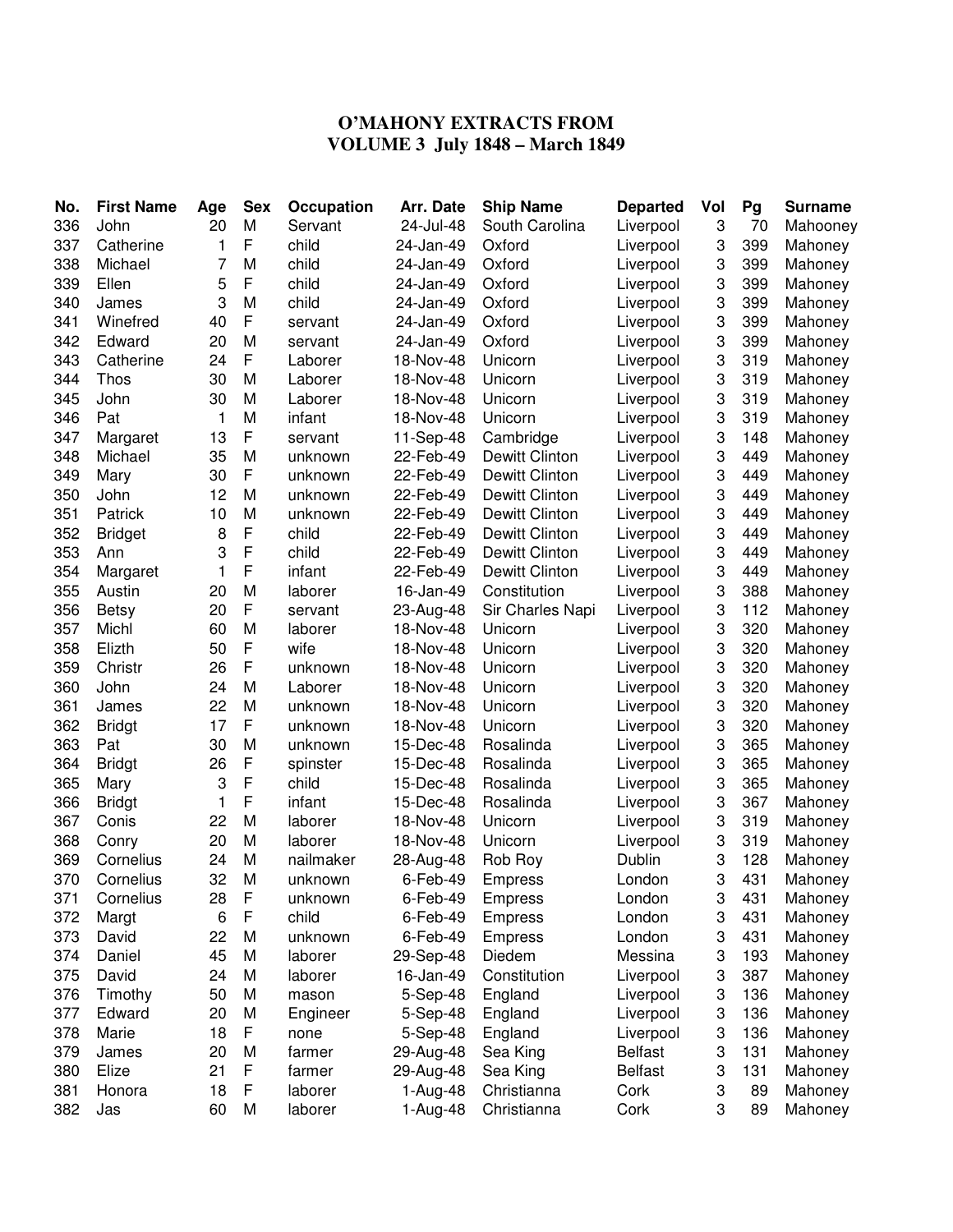| No. | <b>First Name</b> | Age | <b>Sex</b>  | Occupation | Arr. Date | <b>Ship Name</b>              | <b>Departed</b> | Vol | Pg  | <b>Surname</b> |
|-----|-------------------|-----|-------------|------------|-----------|-------------------------------|-----------------|-----|-----|----------------|
| 383 | Ellen             | 20  | F           | laborer    | 1-Aug-48  | Christianna                   | Cork            | 3   | 89  | Mahoney        |
| 384 | Mary              | 21  | $\mathsf F$ | unknown    | 22-Oct-48 | Orleans                       | London          | 3   | 234 | Mahoney        |
| 385 | Honora            | 18  | $\mathsf F$ | unknown    | 22-Oct-48 | Orleans                       | London          | 3   | 234 | Mahoney        |
| 386 | Patrick           | 70  | M           | merchant   | 13-Nov-48 | St Lawrence                   | Liverpool       | 3   | 299 | Mahoney        |
| 387 | Unknown           | 60  | F           | wife       | 13-Nov-48 | St Lawrence                   | Liverpool       | 3   | 299 | Mahoney        |
| 388 | James             | 11  | M           | unknown    | 13-Nov-48 | <b>St Lawrence</b>            | Liverpool       | 3   | 299 | Mahoney        |
| 389 | Mary              | 20  | F           | servant    | 13-Nov-48 | St Lawrence                   | Liverpool       | 3   | 299 | Mahoney        |
| 390 | Jane              | 21  | F           | laborer    | 7-Mar-49  | Roscius                       | Liverpool       | 3   | 480 | Mahoney        |
| 391 | John              | 35  | M           | farmer     | 14-Sep-48 | Schooniac                     | Liverpool       | 3   | 151 | Mahoney        |
| 392 | Honor             | 25  | F           | unk        | 14-Sep-48 | Schooniac                     | Liverpool       | 3   | 151 | Mahoney        |
| 393 | Jim               | 21  | M           | farmer     | 15-Dec-48 | Rosa Inda                     | Liverpool       | 3   | 366 | Mahoney        |
| 394 | Jno               | 30  | M           | farmer     | 7-Mar-49  | Yorkshire                     | Liverpool       | 3   | 476 | Mahoney        |
| 395 | Julia             | 30  | F           | servant    | 7-Mar-49  | Yorkshire                     | Liverpool       | 3   | 476 | Mahoney        |
| 396 | Julia             | 1   | $\mathsf F$ | infant     | 7-Mar-49  | Yorkshire                     | Liverpool       | 3   | 476 | Mahoney        |
| 397 | Mary              | 12  | $\mathsf F$ | servant    | 7-Mar-49  | Yorkshire                     | Liverpool       | 3   | 476 | Mahoney        |
| 398 | Johanna           | 24  | $\mathsf F$ | servant    | 4-Nov-48  | Siddons                       | Liverpool       | 3   | 257 | Mahoney        |
| 399 | John              | 24  | M           | unknown    | 24-Aug-48 | Delta                         | London          | 3   | 115 | Mahoney        |
| 400 | John              | 24  | M           | laborer    | 27-Sep-48 | Louisianna                    | Liverpool       | 3   | 178 | Mahoney        |
| 401 | Richard           | 40  | M           | mechanic   | 27-Sep-48 | Louisianna                    | Liverpool       | 3   | 178 | Mahoney        |
| 402 | John              | 40  | M           | laborer    | 7-Mar-49  | Arcola                        | Liverpool       | 3   | 478 | Mahoney        |
| 403 | Julia             | 30  | $\mathsf F$ | none       | 29-Aug-48 | Swan                          | Cork            | 3   | 132 | Mahoney        |
| 404 | Kate              | 40  | F           | none       | 18-Nov-48 | Susan                         | Cork            | 3   | 323 | Mahoney        |
| 405 | Wm                | 28  | M           | shoemaker  | 6-Nov-48  | Ambassador                    | Liverpool       | 3   | 375 | Mahoney        |
| 406 | Mary              | 25  | F           | servant    | 6-Nov-48  | Ambassador                    | Liverpool       | 3   | 375 | Mahoney        |
| 407 | Mary              | 20  | F           | servant    | 13-Nov-48 | St Lawrence                   | Liverpool       | 3   | 299 | Mahoney        |
| 408 | Mary              | 19  | F           | servant    | 14-Dec-48 | Chaos                         | Liverpool       | 3   | 362 | Mahoney        |
| 409 | Mary              | 20  | F           | servant    | 7-Mar-49  | Cambria                       | London          | 3   | 474 | Mahoney        |
| 410 | Michl             | 23  | M           | unk        | 10-Jul-48 | W. A. Cooper                  | Liverpool       | 3   | 42  | Mahoney        |
| 411 | Thomas            | 28  | M           | laborer    | 31-Jan-49 | Thames                        | Liverpool       | 3   | 419 | Mahoney        |
| 412 | Michl             | 25  | M           | laborer    | 31-Jan-49 | <b>Thames</b>                 | Liverpool       | 3   | 419 | Mahoney        |
| 413 | Pat               | 22  | M           | laborer    | 10-Nov-48 | Columbia                      | Liverpool       | 3   | 298 | Mahoney        |
| 414 | Pat               | 24  | M           | laborer    | 31-Oct-48 | Columbia                      | Liverpool       | 3   | 245 | Mahoney        |
| 415 | Patk              | 30  | M           | laborer    | 8-Dec-48  | Kingston                      | Cork            | 3   | 354 | Mahoney        |
| 416 | Patt              | 22  | M           | laborer    | 19-Mar-49 | Atlas                         | Liverpool       | 3   | 497 | Mahoney        |
| 417 | Tim               | 22  | M           | Spinner    | 118Nov48  | Unicorn                       | Liverpool       | 3   | 321 | Mahoney        |
| 418 | Timothy           | 22  | M           | unk        | 29-Mar-49 | Waterloo                      | Liverpool       | 3   | 509 | Mahoney        |
| 419 | Allic             | 4   | M           | child      | 5-Jul-48  | Speed                         | Liverpool       | 3   | 17  | Mahony         |
| 420 | Margt             | 40  | $\mathsf F$ | unk        | 5-Jul-48  | Speed                         | Liverpool       | 3   | 17  | Mahony         |
| 421 | Richard           | 45  | M           | laborer    | 5-Jul-48  | Speed                         | Liverpool       | 3   | 17  | Mahony         |
| 422 | Andw              | 21  | M           | laborer    | 26-Aug-48 | Ocean Queen                   | Liverpool       | 3   | 124 | Mahony         |
| 423 | Ann               | 20  | F           | servant    | 24-Aug-48 | Delta                         | London          | 3   | 115 | Mahony         |
| 424 | Catherine         | 1   | F           | infant     | 24-Aug-48 | Delta                         | London          | 3   | 115 | Mahony         |
| 425 | Ann               | 18  | F           | spinster   | 11-Sep-48 | Lisbon                        | Glasgow         | 3   | 150 | Mahony         |
| 426 | Ann               | 20  | F           | servant    | 6-Dec-48  | Aberdeen                      | Liverpool       | 3   | 402 | Mahony         |
| 427 | Anna              | 40  | F           | laborer    | 27-Nov-48 | <b>Prince Albert</b>          | London          | 3   | 331 | Mahony         |
| 428 | Anne              | 24  | $\mathsf F$ | none       | 9-Nov-48  |                               | Cork            | 3   | 291 | Mahony         |
| 429 | Austie            | 20  | M           | spinner    | 25-Jan-49 | industry<br><b>St Patrick</b> | Liverpool       | 3   | 402 | Mahony         |
| 430 | Ellen             | 15  | F           | none       | 26-Aug-48 | Ocean Queen                   | Liverpool       | 3   | 124 | Mahony         |
| 431 | Ellen             | 40  | F           | none       | 26-Aug-48 | Ocean Queen                   | Liverpool       | 3   | 124 | Mahony         |
| 432 | Eliza             | 15  | F           | relative   | 26-Aug-48 | Ocean Queen                   | Liverpool       | 3   | 124 | Mahony         |
| 433 | Edward            | 18  | M           | relative   | 26-Aug-48 | Ocean Queen                   | Liverpool       | 3   | 124 | Mahony         |
|     |                   |     |             |            |           |                               |                 |     |     |                |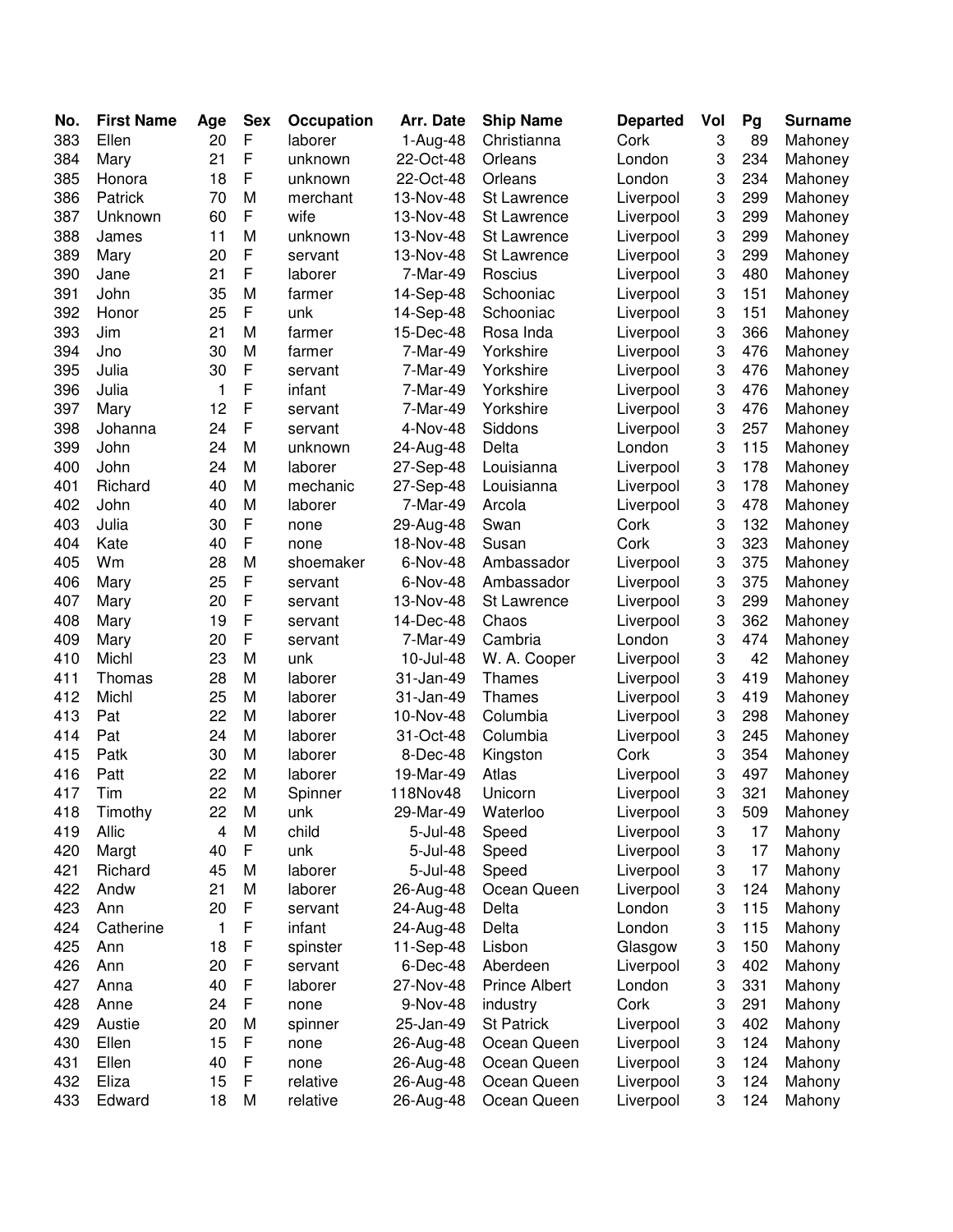| No. | <b>First Name</b> | Age | <b>Sex</b>  | Occupation | Arr. Date | <b>Ship Name</b>  | <b>Departed</b> | Vol | Pg  | <b>Surname</b> |
|-----|-------------------|-----|-------------|------------|-----------|-------------------|-----------------|-----|-----|----------------|
| 434 | John              | 20  | M           | laborer    | 26-Aug-48 | Ocean Queen       | Liverpool       | 3   | 124 | Mahony         |
| 435 | Ellen             | 22  | F           | housemaid  | 26-Aug-48 | Ocean Queen       | Liverpool       | 3   | 124 | Mahony         |
| 436 | <b>Betsy</b>      | 20  | F           | housemaid  | 26-Aug-48 | Ocean Queen       | Liverpool       | 3   | 124 | Mahony         |
| 437 | <b>Bridgt</b>     | 20  | F           | laborer    | 13-Nov-48 | Columbia          | Liverpool       | 3   | 298 | Mahony         |
| 438 | Edwd              | 21  | M           | laborer    | 13-Nov-48 | Columbia          | Liverpool       | 3   | 298 | Mahony         |
| 439 | Cath              | 18  | F           | laborer    | 13-Nov-48 | Columbia          | Liverpool       | 3   | 298 | Mahony         |
| 440 | Cain              | 14  | M           | laborer    | 13-Nov-48 | Columbia          | Liverpool       | 3   | 298 | Mahony         |
| 441 | Cath              | 28  | F           | servant    | 2-Oct-48  | Java              | Liverpool       | 3   | 205 | Mahony         |
| 442 | Denniz            | 5   | M           | child      | 2-Oct-48  | Java              | Liverpool       | 3   | 205 | Mahony         |
| 443 | Ellen             | 2   | F           | child      | 2-Oct-48  | Java              | Liverpool       | 3   | 205 | Mahony         |
| 444 | Catherine         | 22  | F           | laborer    | 18-Nov-48 | Waterloo          | Liverpool       | 3   | 324 | Mahony         |
| 445 | Mary              | 50  | F           | laborer    | 18-Nov-48 | Waterloo          | Liverpool       | 3   | 324 | Mahony         |
| 446 | John              | 26  | M           | laborer    | 18-Nov-48 | Waterloo          | Liverpool       | 3   | 324 | Mahony         |
| 447 | Daniel            | 22  | M           | Shoemaker  | 30-Oct-48 | <b>West Point</b> | Liverpool       | 3   | 244 | Mahony         |
| 448 | Daniel            | 20  | M           | unknown    | 7-Nov-48  | Probus            | Liverpool       | 3   | 276 | Mahony         |
| 449 | Danl              | 30  | M           | none       | 9-Sep-48  | Perseverance      | London          | 3   | 144 | Mahony         |
| 450 | David             | 22  | M           | laborer    | 6-Dec-48  | Aberdeen          | Liverpool       | 3   | 352 | Mahony         |
| 451 | David             | 20  | M           | lawyer     | 20-Mar-49 | St. George        | Liverpool       | 3   | 500 | Mahony         |
| 452 | Denis             | 10  | M           | unknown    | 16-Sep-48 | James Foster      | Liverpool       | 3   | 161 | Mahony         |
| 453 | Denis             | 20  | M           | laborer    | 9-Nov-48  | Industry          | Cork            | 3   | 291 | Mahony         |
| 454 | Johanna           | 13  | F           | unk        | 31-Jan-49 | Thames            | Liverpool       | 3   | 418 | Mahony         |
| 455 | Denis             | 42  | M           | laborer    | 31-Jan-49 | Thames            | Liverpool       | 3   | 418 | Mahony         |
| 456 | Judy              | 32  | F           | dairymaid  | 8-Jul-48  | Jamestown         | Liverpool       | 3   | 33  | Mahony         |
| 457 | Mary              | 15  | F           | dairymaid  | 8-Jul-48  | Jamestown         | Liverpool       | 3   | 33  | Mahony         |
| 458 | Edmund            | 14  | M           | laborer    | 8-Jul-48  | Jamestown         | Liverpool       | 3   | 33  | Mahony         |
| 459 | Ellen             | 21  | F           | servant    | 14-Jul-48 | Oneida            | Liverpool       | 3   | 56  | Mahony         |
| 460 | Ellen             | 13  | F           | unk        | 21-Aug-48 | St George         | Liverpool       | 3   | 106 | Mahony         |
| 461 | Florence          | 23  | F           | laborer    | 18-Oct-48 | Ashburton         | Liverpool       | 3   | 228 | Mahony         |
| 462 | Gerrry            | 32  | M           | unk        | 25-Oct-48 | John Cumming      | Liverpool       | 3   | 236 | Mahony         |
| 463 | Mary              | 23  | F           | laborer    | 30-Dec-48 | New York          | Liverpool       | 3   | 373 | Mahony         |
| 464 | John              | 35  | M           | laborer    | 30-Dec-48 | New York          | Liverpool       | 3   | 373 | Mahony         |
| 465 | Hannah            | 20  | F           | laborer    | 30-Dec-48 | New York          | Liverpool       | 3   | 373 | Mahony         |
| 466 | John              | 35  | M           | farmer     | 14-Sep-48 | Schood            | Liverpool       | 3   | 151 | Mahony         |
| 467 | Honor             | 25  | F           | unk        | 14-Sep-48 | Schood            | Liverpool       | 3   | 151 | Mahony         |
| 468 | Patrick           | 30  | M           | tanner     | 14-Aug-48 | <b>Boston</b>     | Liverpool       | 3   | 101 | Mahony         |
| 469 | Honora            | 25  | $\mathsf F$ | none       | 14-Aug-48 | Boston            | Liverpool       | 3   | 101 | Mahony         |
| 470 | Patrick           | 1   | M           | child      | 14-Aug-48 | <b>Boston</b>     | Liverpool       | 3   | 101 | Mahony         |
| 471 | James             | 27  | M           | farmer     | 15-Feb-49 | Jamestown         | Liverpool       | 3   | 441 | Mahony         |
| 472 | Patrick           | 30  | M           | farmer     | 15-Feb-49 | Jamestown         | Liverpool       | 3   | 441 | Mahony         |
| 473 | Mary              | 26  | F           | unk        | 15-Feb-49 | Jamestown         | Liverpool       | 3   | 441 | Mahony         |
| 474 | Mary              | 20  | F           | unk        | 15-Feb-49 | Jamestown         | Liverpool       | 3   | 441 | Mahony         |
| 475 | Honora            | 23  | F           | unk        | 15-Feb-49 | Jamestown         | Liverpool       | 3   | 441 | Mahony         |
| 476 | James             | 30  | M           | laborer    | 6-Dec-48  | Aberdeen          | Liverpool       | 3   | 353 | Mahony         |
| 477 | Mary              | 40  | F           | wife       | 7-Aug-48  | Aberdeen          | Liverpool       | 3   | 94  | Mahony         |
| 478 | James             | 27  | M           | unk        | 7-Aug-48  | Aberdeen          | Liverpool       | 3   | 94  | Mahony         |
| 479 | Mary              | 18  | F           | unk        | 7-Aug-48  | Aberdeen          | Liverpool       | 3   | 94  | Mahony         |
| 480 | Nancy             | 14  | F           | unk        | 7-Aug-48  | Aberdeen          | Liverpool       | 3   | 94  | Mahony         |
| 481 | John              | 11  | M           | unk        | 7-Aug-48  | Aberdeen          | Liverpool       | 3   | 94  | Mahony         |
| 482 | Jas               | 22  | M           | farmer     | 18-Jan-49 | Caleb Grimshaw    | Liverpool       | 3   | 391 | Mahony         |
| 483 | Margt             | 40  | $\mathsf F$ | servant    | 21-Feb-49 | Fidelia           | Liverpool       | 3   | 444 | Mahony         |
| 484 | Tim               | 7   | M           | child      | 21-Feb-49 | Fidelia           | Liverpool       | 3   | 444 | Mahony         |